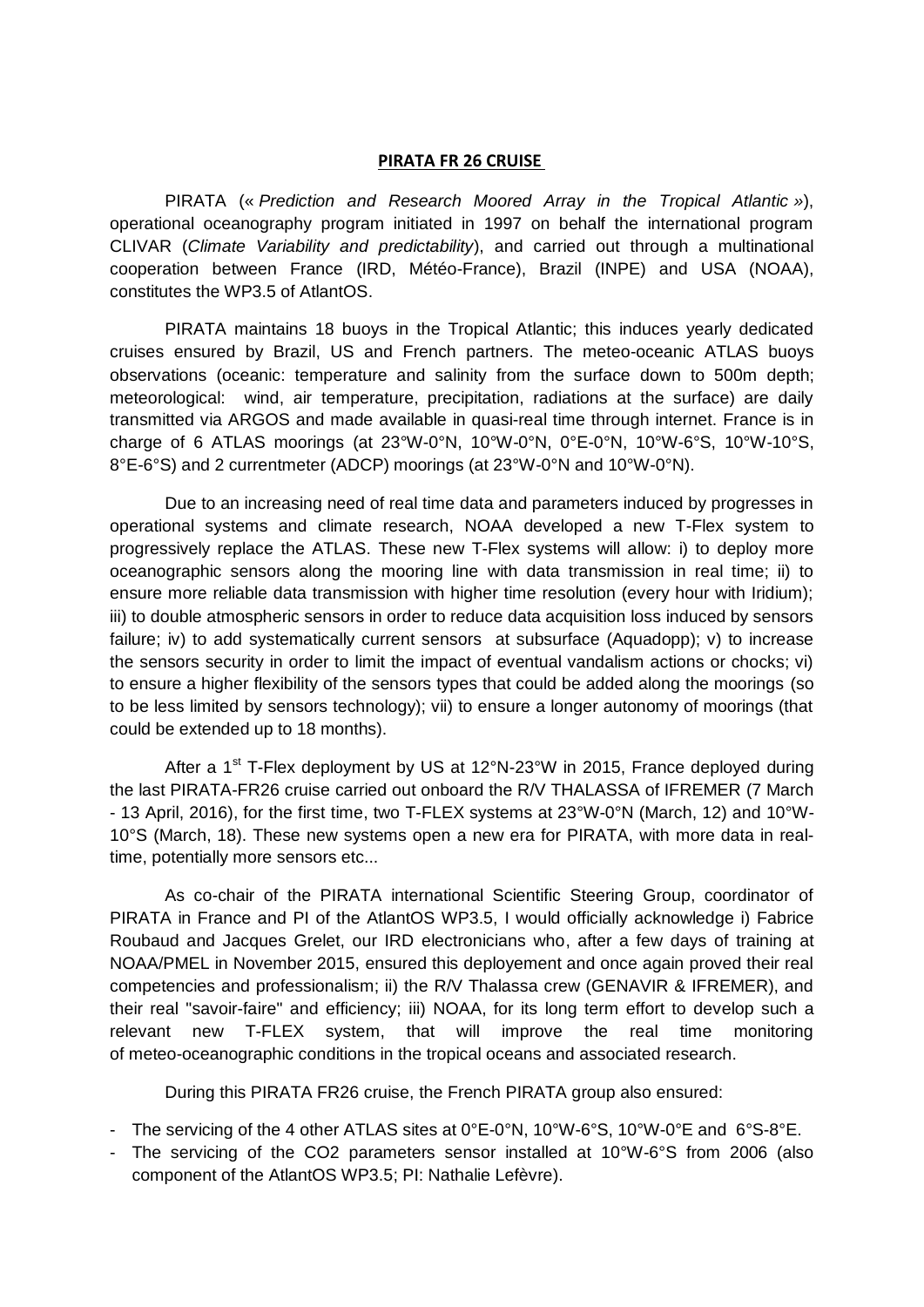- The deployment of 15 surface drifting buoys (SVP-B), as contribution of Meteo-France to the AtlantOS WP3.6 (PI: Pierre Blouch).
- The deployment of 6 ARGO profilers (also as contribution to CORIOLIS), three of them with double programming (so allowing some profiles every two days during three months from the surface down to 300m depth).
- The deployment of a new ADCP mooring at  $0^{\circ}E$ -0°N, that is a commitment of PIRATA-FR towards the PREFACE EU program and the TAV/CLIVAR (eg TACE) partners; such a mooring will allow some current measurements at three longitudes along the equator. The ADCP moorings at 10°W-0°N and 23°W-0°N were serviced in 2015, respectively in March during PIRATA FR25 and in October during a GEOMAR cruise.
- The servicing of turbulence sensors (Xpods), installed from 2014 at 23°W-0°N and 10°W-0°N (5 on each mooring between 20m and 80m) (collaboration with Oregon State University, Corvallis, USA ; PI: Jim Moum).
- The servicing of acoustic receivers (OTN), installed from 2014 at the PIRATA buoys (one per site) (collaboration with Dalhousie University, Halifax, Nova Scotia, Canada ; PI : Frederick G. Whoriskey).
- 50 CTDO2-LADCP profiles (from the surface down to 2000m depth; so useful for ARGO profilers validation) every ½° (latitude/longitude) along 23°W, 10°W (done yearly), 0°E, and 6°S (around the ATLAS buoy at 6°S-8°E). Data transmitted in quasi-real time to CORIOLIS for operational centers.
- 70 temperature profiles (XBT) during transits. Data transmitted in quasi-real time to CORIOLIS for operational centers.
- 615 sea water samplings (at the surface and during CTDO2/LADCP profiles) to analyze salinity, dissolved oxygen, nutrients, carbon parameters (DIC et TA) and primary production (pigments).
- acoustic measurements (EK60 sounders: 6 vertical and one transversal) all along the trackline of the vessel and, if possible, to proceed to plankton sampling (from the surface down to about 200m) with a « bongo » net at the ATLAS sites.
- Continuous measurements, all along the trackline, of the sea surface temperature and salinity with the thermosalinograph, fluorimetry and meteorological parameters.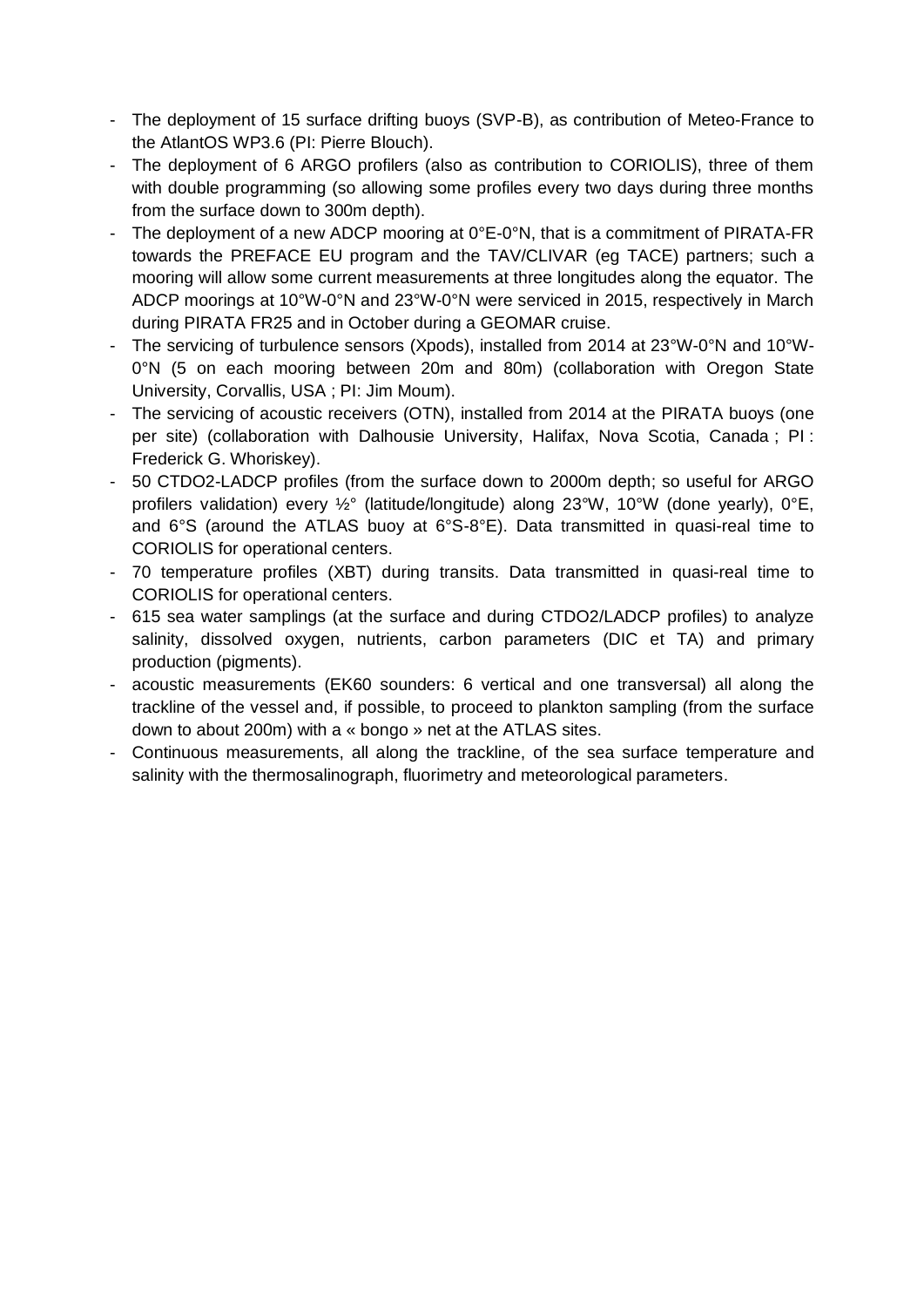

Trackline of the PIRATA FR26 cruise along with CTDO2/LADCP profiles positions (Courtesy: J.Grelet, IRD).



T-FLEX buoy before its deployment at 23°W-0°N (Courtesy: B.Bourlès, IRD).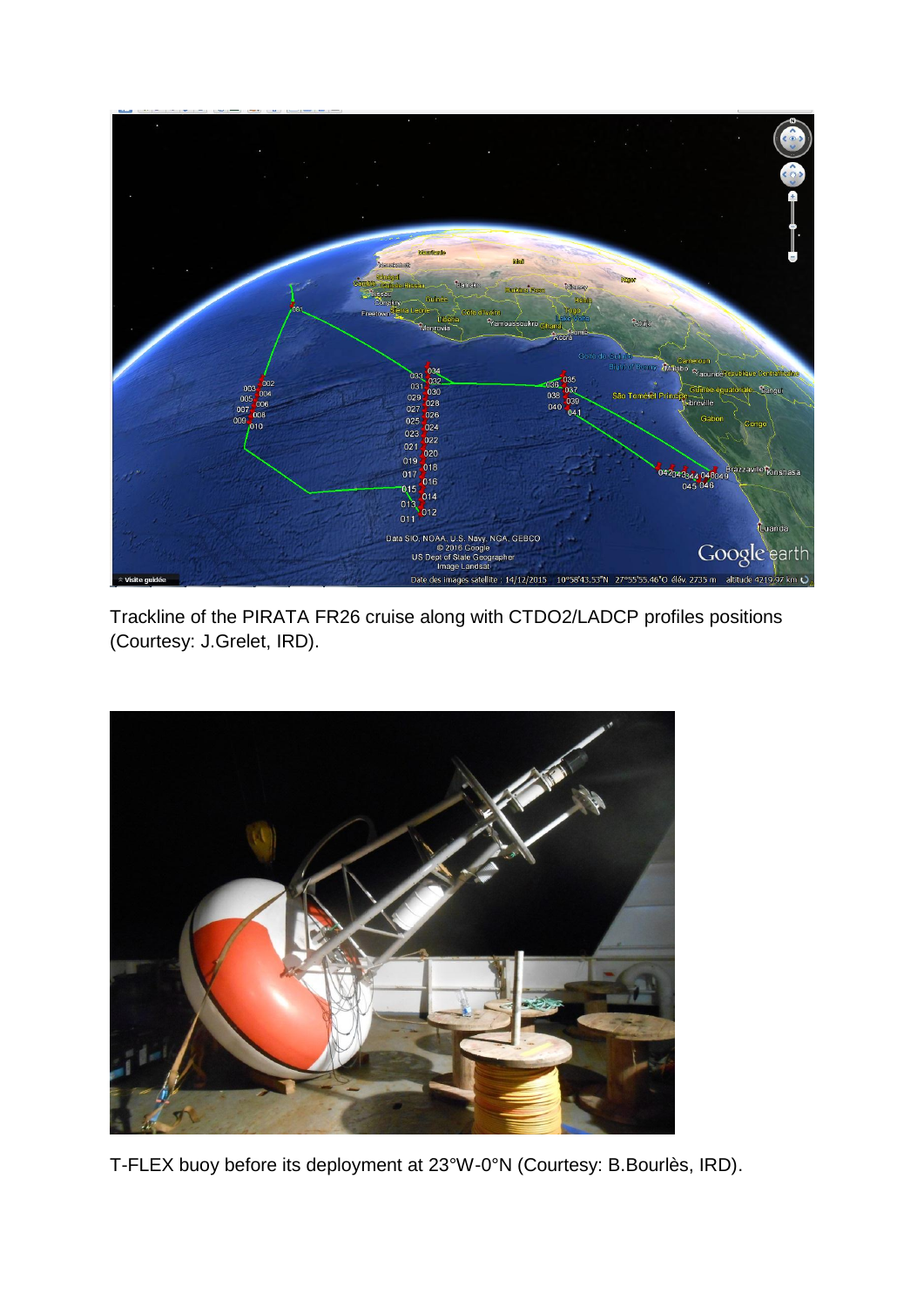

Last preparation of the T-FLEX buoy before its deployment at 10°W-10°S and sensors installation along the 1<sup>st</sup> 60 meters of the cable; the buoy of the left is the ATLAS just retrieved, the TFLEX is on the right (Courtesy: B.Bourlès, IRD).